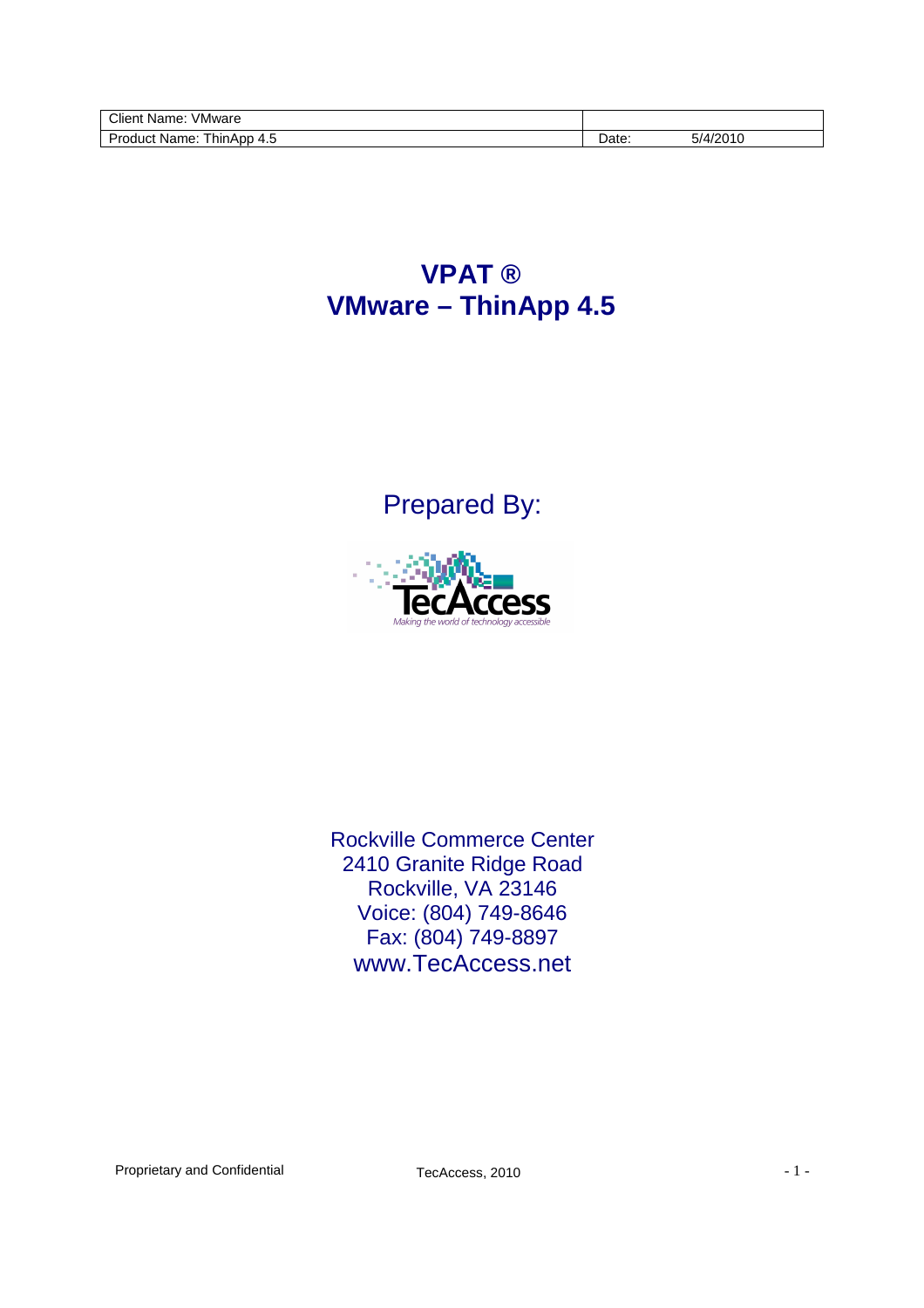| Client<br>VMware<br>Name.    |       |              |
|------------------------------|-------|--------------|
| Product Name:<br>ThinApp 4.5 | Date: | /2010<br>5/4 |

## **VPAT**

**Product:** VMware ThinApp 4.5 **Contact for more information:** http://www.VMware.com **Date:** March 31, 2010

| <b>Summary of Voluntary Product Accessibility Template</b>            |                            |                                                                                                       |  |
|-----------------------------------------------------------------------|----------------------------|-------------------------------------------------------------------------------------------------------|--|
| <b>Criteria</b>                                                       | <b>Supporting Features</b> | <b>Remarks and</b><br><b>Explanations</b>                                                             |  |
| Section 1194.21 Software<br>Applications and Operating<br>Systems     | Supports with Exceptions   | Please reference the included<br>1194.21 section.                                                     |  |
| Section 1194.22 Web-based<br>Internet Information and<br>Applications | Not Applicable             |                                                                                                       |  |
| Section 1194.23<br>Telecommunications Products                        | Not Applicable             |                                                                                                       |  |
| Section 1194.24 Video and<br><b>Multimedia Products</b>               | Does Not Support           | This is applicable to the video<br>supplied with the product.<br>Please refer to the 1194.24<br>VPAT. |  |
| Section 1194.25 Self-contained,<br>Closed Products                    | Not Applicable             |                                                                                                       |  |
| Section 1194.26 Desktop and<br><b>Portable Computers</b>              | Not Applicable             |                                                                                                       |  |
| Section 1194.31 Functional<br>Performance Criteria                    | Supports with Exceptions   | Please reference the Included<br>1194.31 section.                                                     |  |
| Section 1194.41 Information,<br>Documentation and Support             | Supports                   | Please reference the included<br>1194.41 section.                                                     |  |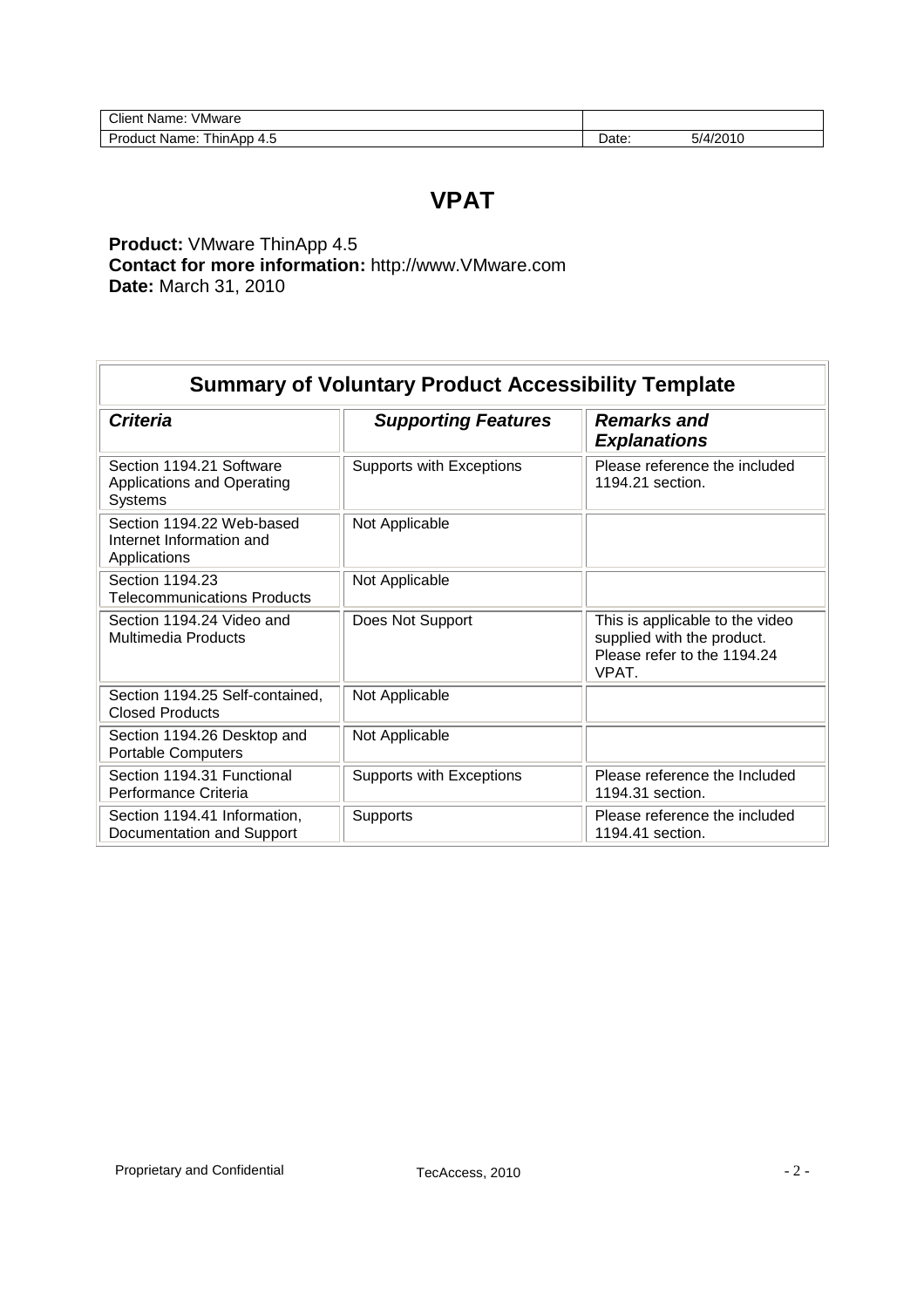| Client<br>√Mware<br>Name:                 |      |          |  |
|-------------------------------------------|------|----------|--|
| <b>Product Name:</b><br>ThinApp<br>ົາ 4.ບ | Date | ാ/4/2011 |  |

| <b>Supporting Features (second column on VPAT)</b>                    |                                                                                                                                                                                                                                                                                                                                           |  |
|-----------------------------------------------------------------------|-------------------------------------------------------------------------------------------------------------------------------------------------------------------------------------------------------------------------------------------------------------------------------------------------------------------------------------------|--|
| <b>Supports</b>                                                       | Use this language when you determine the product fully<br>meets the letter and intent of the Criteria.                                                                                                                                                                                                                                    |  |
| <b>Supports with Exceptions</b>                                       | Use this language when you determine the product does not<br>fully meet the letter and intent of the Criteria, but provides<br>some level of access relative to the Criteria.                                                                                                                                                             |  |
| <b>Supports through Equivalent Facilitation</b>                       | Use this language when you have identified an alternate way<br>to meet the intent of the Criteria or when the product does not<br>fully meet the intent of the Criteria.                                                                                                                                                                  |  |
| Supports when combined with<br><b>Compatible Assistive Technology</b> | Use this language when you determine the product fully<br>meets the letter and intent of the Criteria when used in<br>combination with Compatible AT. For example, many<br>software programs can provide speech output when<br>combined with a compatible screen reader (commonly used<br>assistive technology for people who are blind). |  |
| <b>Does Not Support</b>                                               | Use this language when you determine the product does not<br>meet the letter or intent of the Criteria.                                                                                                                                                                                                                                   |  |
| <b>Not Applicable</b>                                                 | Use this language when you determine that the Criteria do not<br>apply to the specific product.                                                                                                                                                                                                                                           |  |
| Not Applicable - Fundamental Alteration<br><b>Exception Applies</b>   | Use this language when you determine a Fundamental<br>Alteration of the product would be required to meet the<br>Criteria (see the access board standards for the definition of<br>"fundamental alteration").                                                                                                                             |  |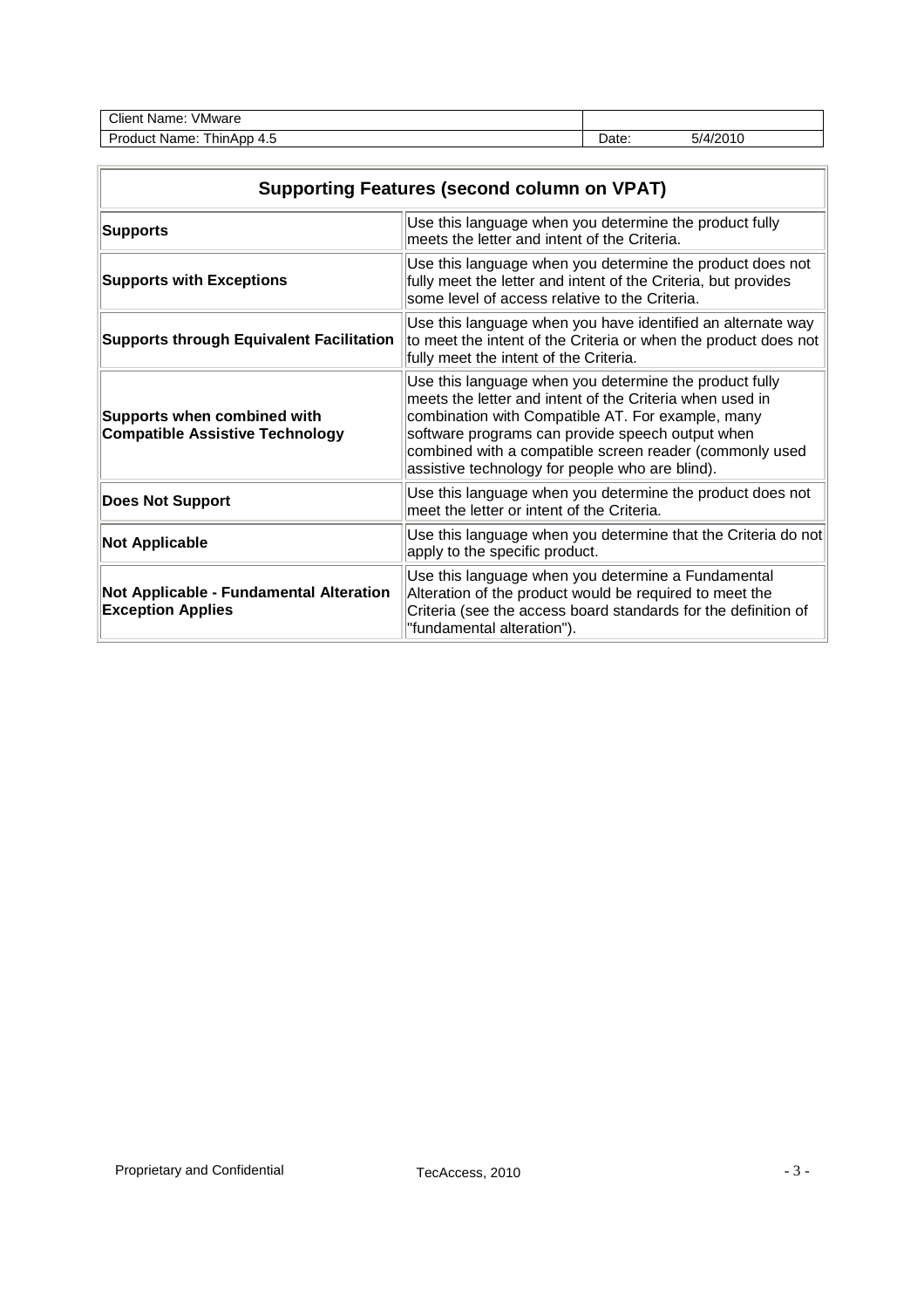| <b>VMware</b><br>Client<br>Name: |       |                 |
|----------------------------------|-------|-----------------|
| Product<br>Mame.<br>ThinApp 4.5  | Date: | 4/2010<br>ь і д |

| 1194.21 Software Applications and Operating Systems                                                                                                                                                                                                                                                                                                                                                                                                                                                                                                                                |                                           |                                                                                                                                  |  |
|------------------------------------------------------------------------------------------------------------------------------------------------------------------------------------------------------------------------------------------------------------------------------------------------------------------------------------------------------------------------------------------------------------------------------------------------------------------------------------------------------------------------------------------------------------------------------------|-------------------------------------------|----------------------------------------------------------------------------------------------------------------------------------|--|
| <b>Criteria</b>                                                                                                                                                                                                                                                                                                                                                                                                                                                                                                                                                                    | <b>Supporting</b><br><b>Features</b>      | <b>Remarks and</b><br>explanations                                                                                               |  |
| (a) When software is designed to run on a system that<br>has a keyboard, product functions shall be executable<br>from a keyboard where the function itself or the result<br>of performing a function can be discerned textually.                                                                                                                                                                                                                                                                                                                                                  | <b>Supports</b>                           | The Windows based graphical<br>user interface (GUI) does allow<br>keyboard access to all screens<br>and all functions.           |  |
| (b) Applications shall not disrupt or disable activated<br>features of other products that are identified as<br>accessibility features, where those features are<br>developed and documented according to industry<br>standards. Applications also shall not disrupt or disable<br>activated features of any operating system that are<br>identified as accessibility features where the<br>application programming interface for those<br>accessibility features has been documented by the<br>manufacturer of the operating system and is available<br>to the product developer. | <b>Supports with</b><br><b>Exceptions</b> | The Windows based GUI does<br>honor or extend some Windows<br>high contrast settings but does<br>not allow large font settings.  |  |
| (c) A well-defined on-screen indication of the current<br>focus shall be provided that moves among interactive<br>interface elements as the input focus changes. The<br>focus shall be programmatically exposed so that<br>Assistive Technology can track focus and focus<br>changes.                                                                                                                                                                                                                                                                                              | <b>Supports</b>                           | The Windows based GUI does<br>provide accurate indicators of<br>focus on the current screen.                                     |  |
| (d) Sufficient information about a user interface<br>element including the identity, operation and state of<br>the element shall be available to Assistive Technology.<br>When an image represents a program element, the<br>information conveyed by the image must also be<br>available in text.                                                                                                                                                                                                                                                                                  | <b>Supports</b>                           | The Windows based GUI does<br>provide accurate information on<br>user interface elements to the<br>user of Assistive Technology. |  |
| (e) When bitmap images are used to identify controls,<br>status indicators, or other programmatic elements, the<br>meaning assigned to those images shall be consistent<br>throughout an application's performance.                                                                                                                                                                                                                                                                                                                                                                | <b>Supports</b>                           | Bitmap images are used in a<br>consistent manner.                                                                                |  |
| (f) Textual information shall be provided through<br>operating system functions for displaying text. The<br>minimum information that shall be made available is<br>text content, text input caret location, and text<br>attributes.                                                                                                                                                                                                                                                                                                                                                | <b>Supports with</b><br><b>Exceptions</b> | Not all text is presented as text,<br>and is not readable with<br>Assistive Technology.                                          |  |
| (g) Applications shall not override user selected<br>contrast and color selections and other individual<br>display attributes.                                                                                                                                                                                                                                                                                                                                                                                                                                                     | <b>Supports with</b><br><b>Exceptions</b> | The Windows based GUI does<br>honor or extend some Windows<br>high contrast settings but does<br>not allow large font settings.  |  |
| (h) When animation is displayed, the information shall<br>be displayable in at least one non-animated<br>presentation mode at the option of the user.                                                                                                                                                                                                                                                                                                                                                                                                                              |                                           | Not Applicable There is no animation in the<br>application                                                                       |  |

 $\overline{\phantom{a}}$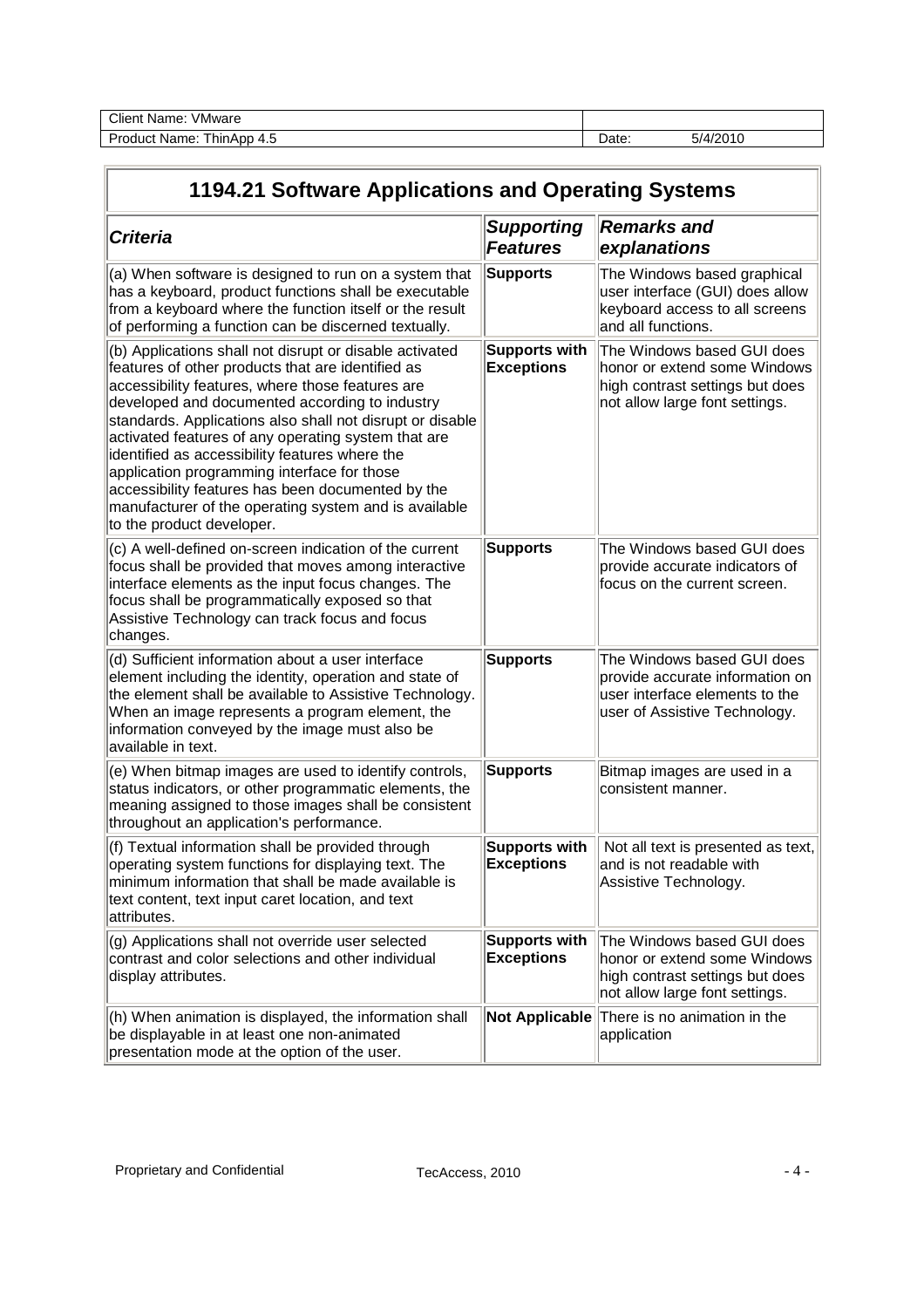| $\overline{\phantom{a}}$<br>Clien<br>/Mware<br>Name<br>. |      |       |
|----------------------------------------------------------|------|-------|
| $\sqrt{2}$<br>ے س<br>. hinA<br>≅me.<br>N≤<br>ᆪ<br>.ט     | alc. | 10010 |

| 1194.21 Software Applications and Operating Systems                                                                                                                                                                                                        |                                      |                                                                                                                                                                             |  |
|------------------------------------------------------------------------------------------------------------------------------------------------------------------------------------------------------------------------------------------------------------|--------------------------------------|-----------------------------------------------------------------------------------------------------------------------------------------------------------------------------|--|
| <b>Criteria</b>                                                                                                                                                                                                                                            | <b>Supporting</b><br><b>Features</b> | <b>Remarks and</b><br>explanations                                                                                                                                          |  |
| (i) Color coding shall not be used as the only means of<br>conveying information, indicating an action, prompting<br>a response, or distinguishing a visual element.                                                                                       | <b>Supports</b>                      | This product does not use color<br>coding as the only means to<br>convey information, indicating<br>an action, prompting responses<br>or distinguishing visual<br>elements. |  |
| (j) When a product permits a user to adjust color and<br>contrast settings, a variety of color selections capable<br>of producing a range of contrast levels shall be<br>provided.                                                                         |                                      | Not Applicable The Windows based application<br>does not permit a user to adjust<br>color or contrast settings.                                                             |  |
| (k) Software shall not use flashing or blinking text,<br>objects, or other elements having a flash or blink<br>frequency greater than 2 Hz and lower than 55 Hz.                                                                                           | <b>Supports</b>                      | No flashing or blinking text is<br>used in this product.                                                                                                                    |  |
| (I) When electronic forms are used, the form shall allow<br>people using Assistive Technology to access the<br>information, field elements, and functionality required<br>for completion and submission of the form, including all<br>directions and cues. | <b>Supports</b>                      | When using the Windows based<br>GUI form fields are accessible<br>to Assistive Technology.<br>See example in deliverable<br>document                                        |  |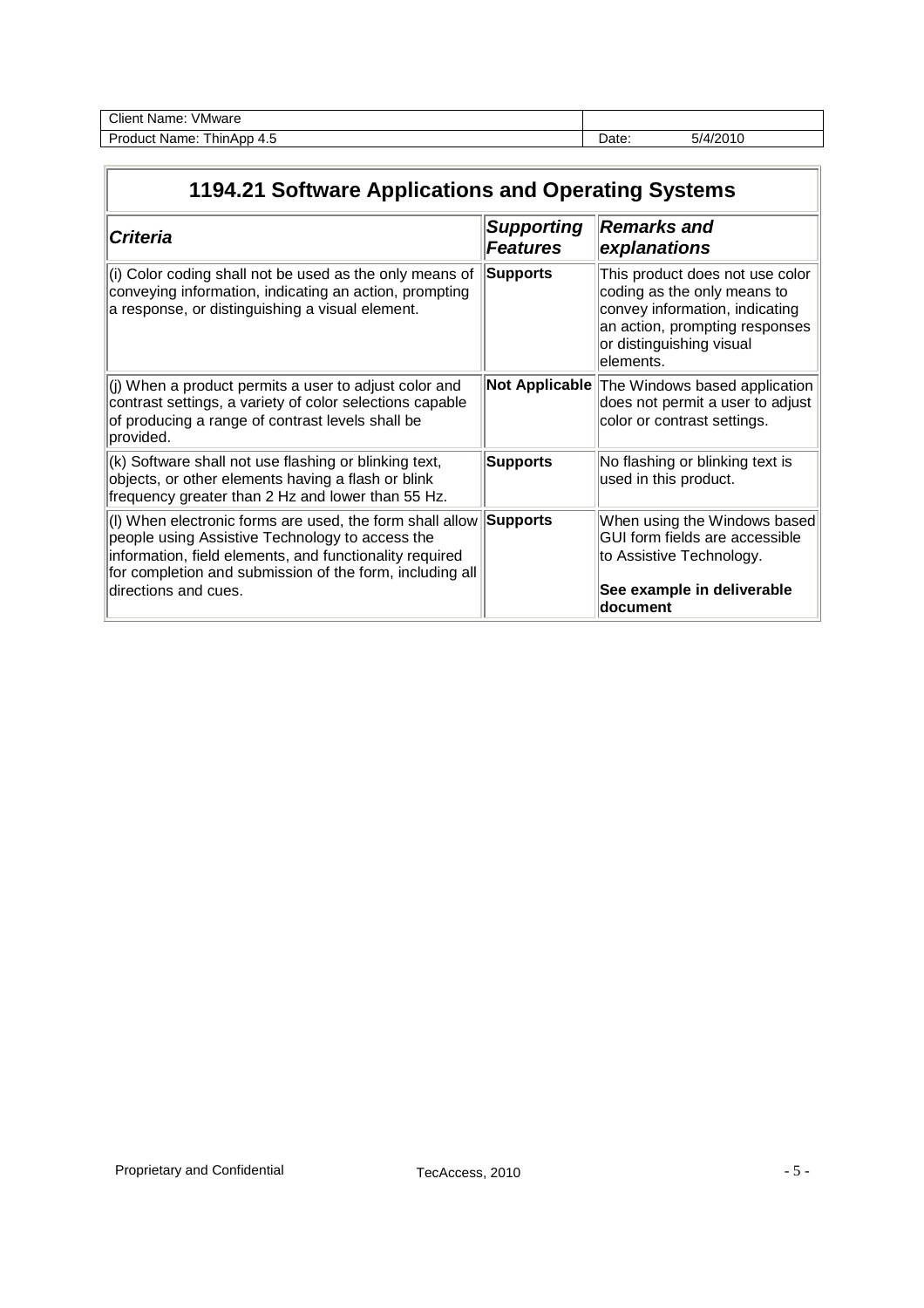| <b>Client</b><br>∨Mware<br>: Name:               |       |          |
|--------------------------------------------------|-------|----------|
| <b>Product Name:</b><br><b>IninApp</b><br>ົາ 4.ບ | Date: | 5/4/2010 |

| Section 1194.24 Video and Multi-media Products – Detail                                                                                                                                                                                                                                                                                                                                                                                                                                                                                                                                                                                                                                                                                                                                                                                                                                                                               |                                      |                                                                                     |  |
|---------------------------------------------------------------------------------------------------------------------------------------------------------------------------------------------------------------------------------------------------------------------------------------------------------------------------------------------------------------------------------------------------------------------------------------------------------------------------------------------------------------------------------------------------------------------------------------------------------------------------------------------------------------------------------------------------------------------------------------------------------------------------------------------------------------------------------------------------------------------------------------------------------------------------------------|--------------------------------------|-------------------------------------------------------------------------------------|--|
| <b>Criteria</b>                                                                                                                                                                                                                                                                                                                                                                                                                                                                                                                                                                                                                                                                                                                                                                                                                                                                                                                       | <b>Supporting</b><br><b>Features</b> | <b>Remarks and</b><br>explanations                                                  |  |
| a) All analog television displays 13 inches and larger,<br>and computer equipment that includes analog<br>television receiver or display circuitry, shall be<br>equipped with caption decoder circuitry which<br>appropriately receives, decodes, and displays closed<br>captions from broadcast, cable, videotape, and DVD<br>signals. As soon as practicable, but not later than July<br>1, 2002, widescreen digital television (DTV) displays<br>measuring at least 7.8 inches vertically, DTV sets with<br>conventional displays measuring at least 13 inches<br>vertically, and stand-alone DTV tuners, whether or not<br>they are marketed with display screens, and computer<br>equipment that includes DTV receiver or display<br>circuitry, shall be equipped with caption decoder<br>circuitry which appropriately receives, decodes, and<br>displays closed captions from broadcast, cable,<br>videotape, and DVD signals. | <b>Not Applicable</b>                |                                                                                     |  |
| (b) Television tuners, including tuner cards for use in<br>computers, shall be equipped with secondary audio<br>program playback circuitry.                                                                                                                                                                                                                                                                                                                                                                                                                                                                                                                                                                                                                                                                                                                                                                                           | <b>Not Applicable</b>                |                                                                                     |  |
| (c) All training, informational video and multimedia<br>productions which support the agency's mission,<br>regardless of format, that contain speech or other<br>audio information necessary for the comprehension of<br>the content, shall be open or closed captioned.                                                                                                                                                                                                                                                                                                                                                                                                                                                                                                                                                                                                                                                              | <b>Does Not</b><br><b>Support</b>    | Instructional video material<br>presented in ThinApp 4.5 is not<br>captioned.       |  |
| (d) All training, informational video and multimedia<br>productions which support the agency's mission,<br>regardless of format, that contain visual information<br>necessary for the comprehension of the content, shall<br>be audio described.                                                                                                                                                                                                                                                                                                                                                                                                                                                                                                                                                                                                                                                                                      | <b>Does Not</b><br><b>Support</b>    | Instructional video material<br>presented in ThinApp 4.5 is not<br>audio described. |  |
| (e) Display or presentation of alternate text<br>presentation or audio descriptions shall be user-<br>selectable unless permanent.                                                                                                                                                                                                                                                                                                                                                                                                                                                                                                                                                                                                                                                                                                                                                                                                    | <b>Not Applicable</b>                |                                                                                     |  |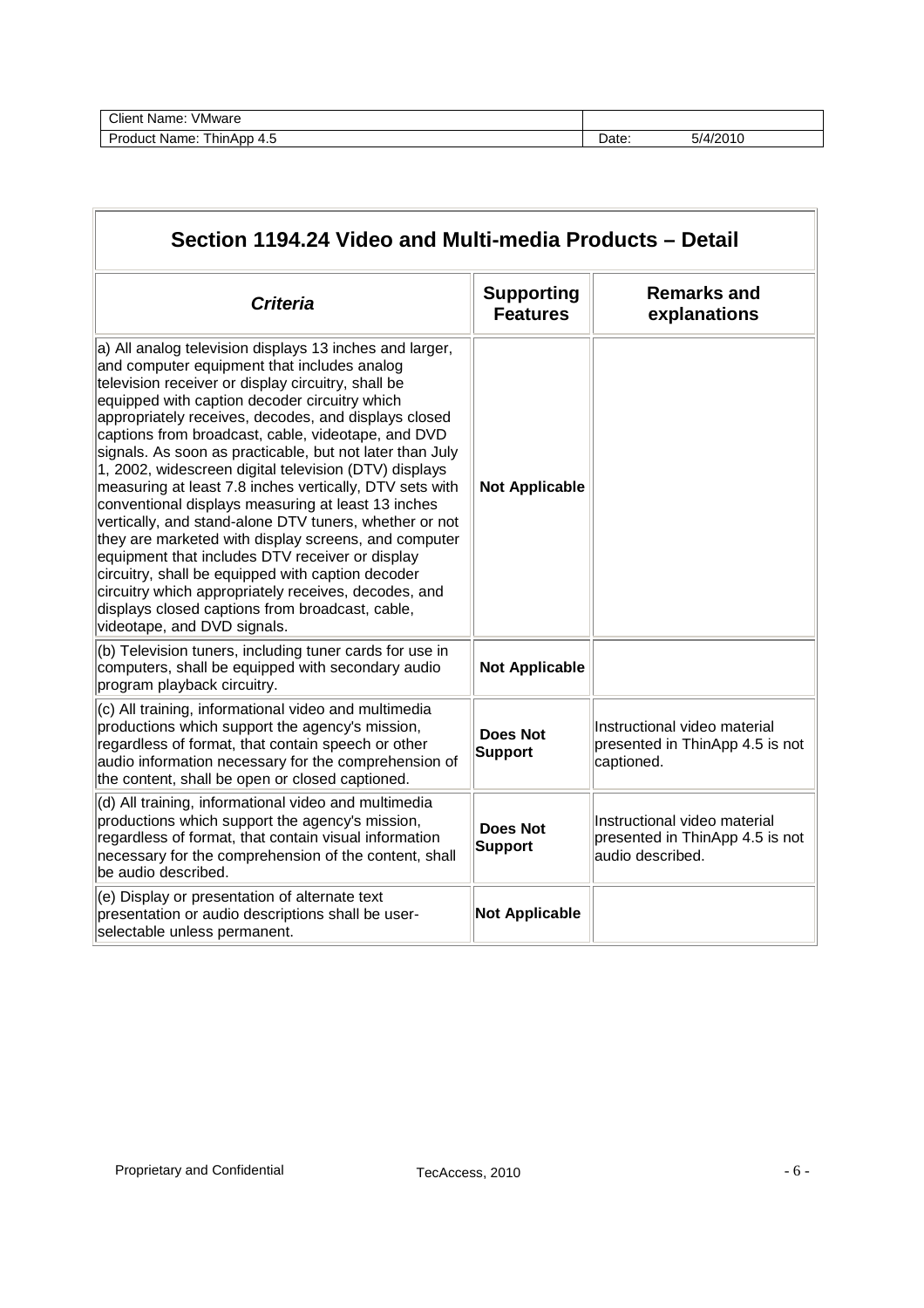| VMware<br>Client<br>* Name.                        |      |              |
|----------------------------------------------------|------|--------------|
| Drc<br>hinA<br>Apr<br>∴uquu<br>Name.<br>Δ<br><br>u | )ate | 10010<br>,,, |
|                                                    |      |              |

| 1194.31 Functional performance criteria                                                                                                                                                                                                                                                                                          |                                      |                                                                                                             |  |  |
|----------------------------------------------------------------------------------------------------------------------------------------------------------------------------------------------------------------------------------------------------------------------------------------------------------------------------------|--------------------------------------|-------------------------------------------------------------------------------------------------------------|--|--|
| <b>Criteria</b>                                                                                                                                                                                                                                                                                                                  | <b>Supporting</b><br><b>Features</b> | <b>Remarks and explanations</b>                                                                             |  |  |
| (a) At least one mode of operation and<br>information retrieval that does not require<br>user vision shall be provided, or support for<br>Assistive Technology used by people who<br>are blind or visually impaired shall be<br>provided.                                                                                        | Supports with<br><b>Exceptions</b>   | This application supports screen readers in<br>most cases, see 1194.21(f) and 1194.24(d) for<br>exceptions. |  |  |
| (b) At least one mode of operation and<br>information retrieval that does not require<br>visual acuity greater than 20/70 shall be<br>provided in audio and enlarged print output<br>working together or independently, or<br>support for Assistive Technology used by<br>people who are visually impaired shall be<br>provided. | <b>Supports</b>                      | This application supports screen magnifiers                                                                 |  |  |
| (c) At least one mode of operation and<br>information retrieval that does not require<br>user hearing shall be provided, or support<br>for Assistive Technology used by people<br>who are deaf or hard of hearing shall be<br>provided.                                                                                          | Supports with<br><b>Exceptions</b>   | User hearing is not required in most cases.<br>See 1194.24(c) for exceptions.                               |  |  |
| (d) Where audio information is important for<br>the use of a product, at least one mode of<br>operation and information retrieval shall be<br>provided in an enhanced auditory fashion,<br>or support for assistive hearing devices<br>shall be provided.                                                                        | <b>Supports</b>                      | Audio information can be enhanced using<br>volume controls.                                                 |  |  |
| (e) At least one mode of operation and<br>information retrieval that does not require<br>user speech shall be provided, or support<br>for Assistive Technology used by people<br>with disabilities shall be provided.                                                                                                            | <b>Supports</b>                      | User speech is not required.                                                                                |  |  |
| (f) At least one mode of operation and<br>information retrieval that does not require<br>fine motor control or simultaneous actions<br>and that is operable with limited reach and<br>strength shall be provided.                                                                                                                | <b>Supports</b>                      | Fine motor control is not required to use the<br>application.                                               |  |  |